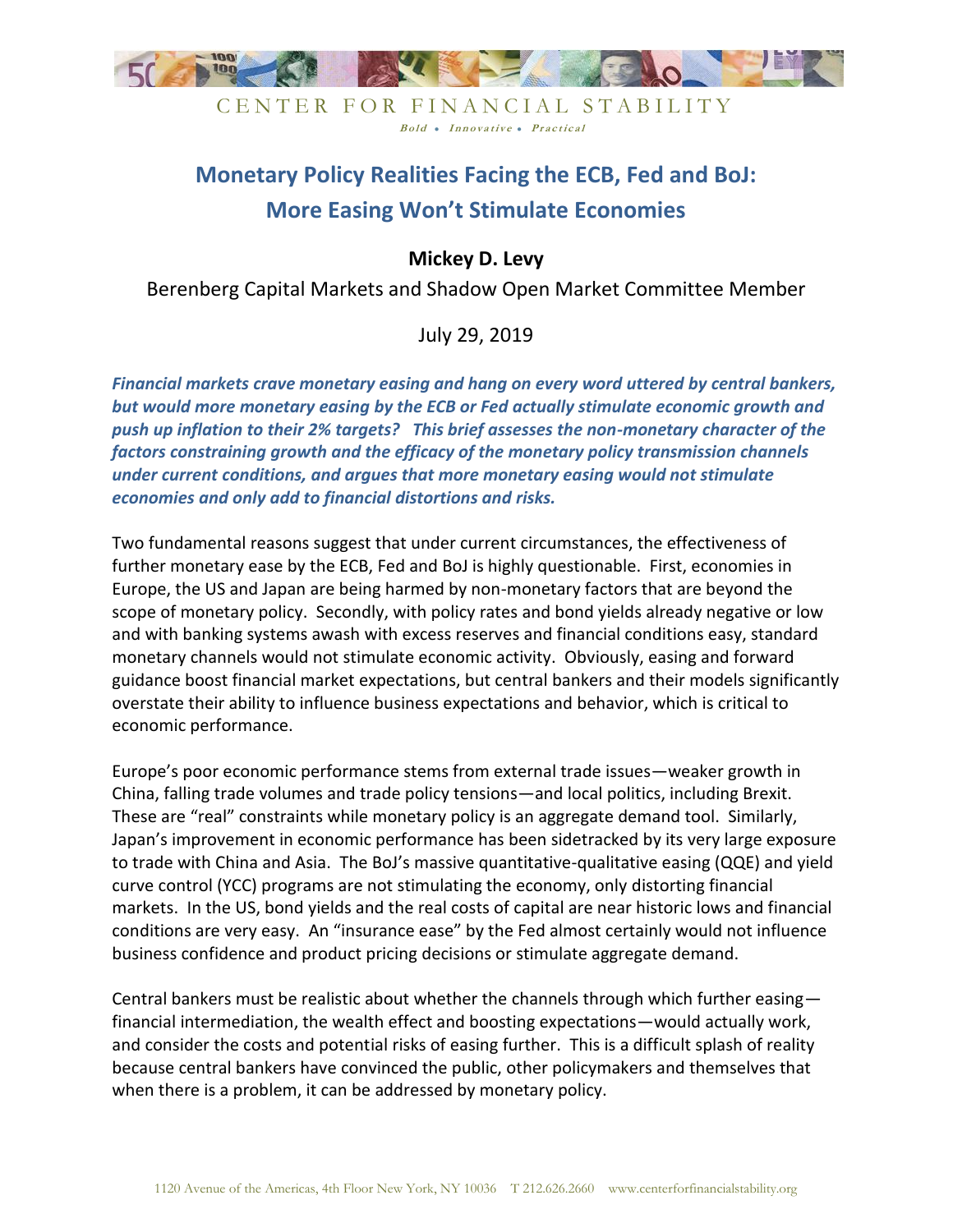

CENTER FOR FINANCIAL STABILITY Bold • Innovative • Practical

Prolonged negative policy rates and enlarged balance sheets and the proliferation of negative bond yields in Europe and Japan distort the financial sector, harm financial institutions and increase the risks of instability and misallocate resources. Negative debt service costs provide poor incentives for fiscal policymakers. Negative rates also have unintended consequences for wealth distribution and inequality. Central bankers' efforts to boost expectations may fail or even backfire, harming credibility. Persistent excessive reliance on ineffective monetary policy easing risks central banks' credibility and independence. These costs and potential risks should not be taken lightly.





#### **Europe and the ECB**

Declining global trade, driven by China's slowdown, the prolonged US-China trade policy tensions that have raised uncertainties and disrupted global supply chains, Brexit and misguided fiscal and regulatory policies have been the key factors depressing Europe's economies, despite the ECB's easy monetary policy.

Unquestionably, the ECB has played a critical role as the financial backstop for the EU, and its aggressive responses to earlier crises were entirely appropriate. But the current challenges are neither financial nor a crisis. The ECB is in a real bind: it understands its limitations to address Europe's economic challenges, but knows that it is the financial backstop of Europe. Its policy (deposit) rate is minus 40 basis points and the ECB's QE has lifted its asset holdings to 40% of GDP, which has resulted in large excess reserves in the banking system (Charts 1 and 2). Financial conditions are strikingly easy, and bank lending to households and businesses is normal. The portion of government debt with negative yields is unprecedented (Chart 3), and Bloomberg reports a dozen European junk bonds have negative yields (Bloomberg 2019).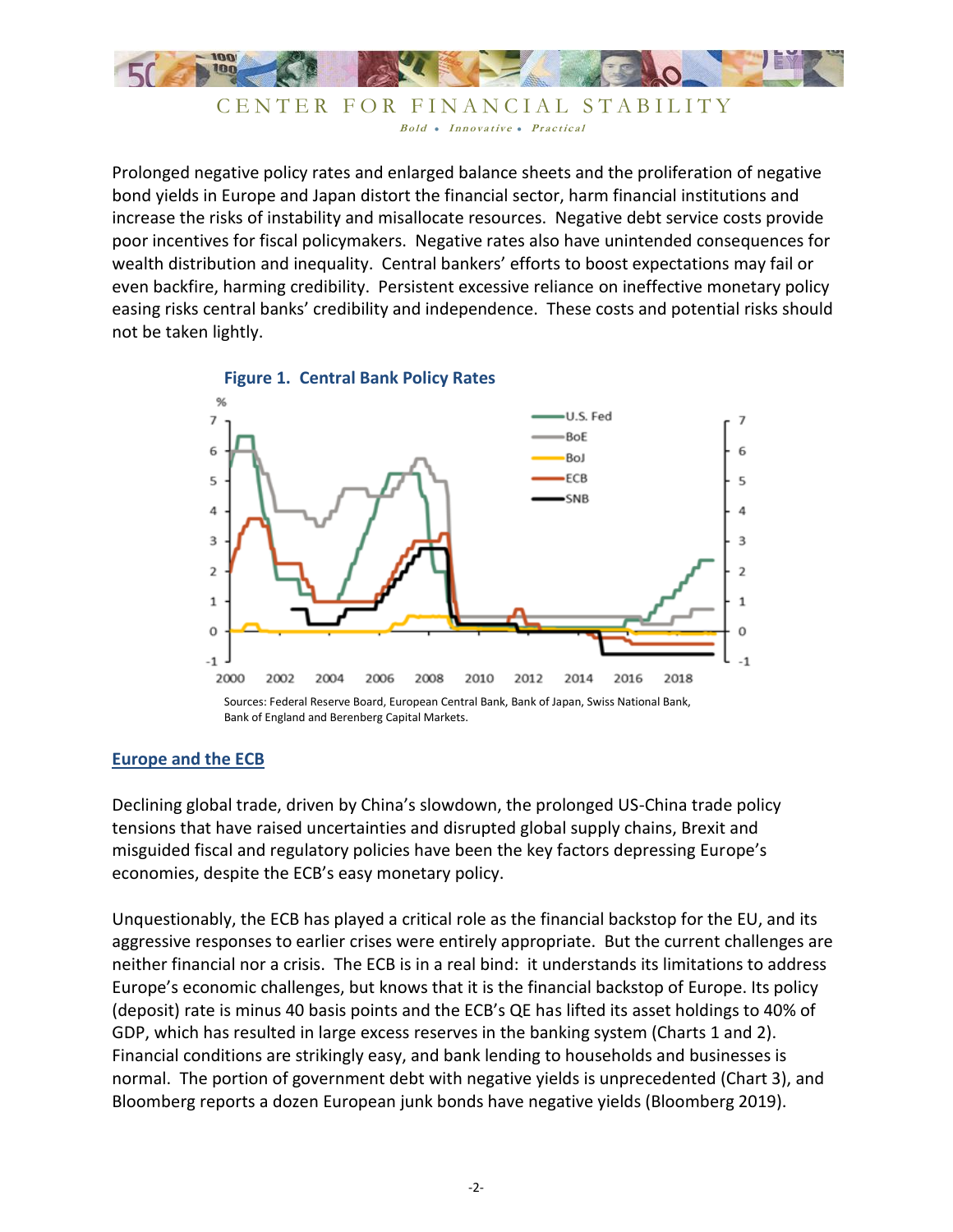

Under these conditions, what are the channels through which further easing would work?

- Either further rate cuts or more QE would have a negligible impact on bank lending and financial intermediation. ECB easing may actually harm bank lending channels if by reinforcing negative rates it undercuts bank profits and aggravates their already undercapitalized financial structures.
- Boosting stock valuations may generate a wealth effect that modestly increases the propensity to consume. But at some point, concerns about what persistently negative bond yields suggest for expected rates of return on investment and potential growth may depress rather than support stock valuations.
- Already very low costs of capital have failed to support stronger business investment, and until global trade volumes rise and trade tensions and Brexit-related uncertainties lift, further monetary easing should not be expected to reinvigorate capital spending.
- Further QE would likely lower the Euro, which would advantage European exporters and raise import prices, temporarily lifting inflation, but it would also reduce consumer purchasing power.
- Presently, the ability of the ECB to stimulate the economy through the expectations channel, which is critical in the ECB's and the Fed's macro models and policy thrusts, is uncertain at best. Could the ECB credibly raise expectations of inflation to 2% and lift growth that would actually influence stronger growth and higher product prices? Very unlikely. In reality, economists and social scientists do not understand how expectations are formed, particularly in unique situations like the current one.

The ECB must be realistic and consider the costs and potential risks of further easing. Among other unintended side effects, negative yields suppress government debt service costs and facilitate misguided fiscal policy behavior—the type that has triggered recent European financial crises. Deeply negative German bund yields and Greek and Italian 10-year government bond yields at or below yields on 10-year US Treasury bonds are glaring caution lights.

The ECB's most important contribution would be to instill in European fiscal and regulatory policymakers a clear understanding of the critically important role they must play in supporting healthy economic performance, and the limitations of monetary policy. Financial markets and the public would benefit from such clarity. ECB President Draghi has already described the important roles other policymakers must play. Forcefully conveying such a message before he leaves office would be very timely.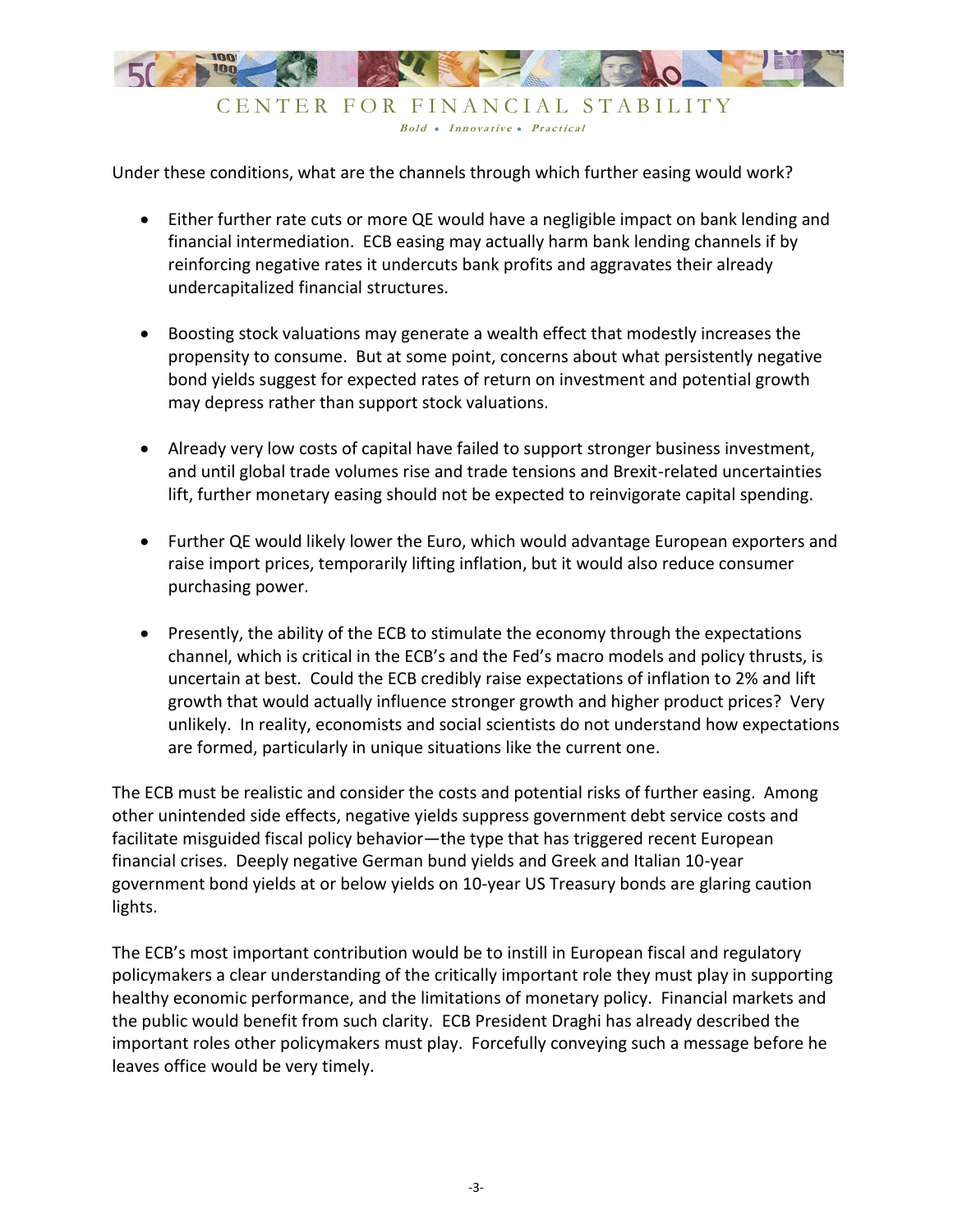

CENTER FOR FINANCIAL STABILITY Bold • Innovative • Practical



# **Figure 2. Central Bank Balance Sheet Assets as a % of GDP**

Sources: Federal Reserve Board, European Central Bank, Japan Cabinet Office, Bank of Japan and Berenberg Capital Markets.

# **Figure 3. Proliferation of Negative Yields on Government Debt Securities**

| <b>Bond yields:</b>  | Negative |            |                | Positive |   |   | Maturity not issued |                |   |   |    |    |    |
|----------------------|----------|------------|----------------|----------|---|---|---------------------|----------------|---|---|----|----|----|
|                      |          | 6-mth 1-yr | $\overline{2}$ | 3        | 4 | 5 | 6                   | $\overline{7}$ | 8 | 9 | 10 | 15 | 30 |
| Switzerland          |          |            |                |          |   |   |                     |                |   |   |    |    |    |
| Germany              |          |            |                |          |   |   |                     |                |   |   |    |    |    |
| Netherlands          |          |            |                |          |   |   |                     |                |   |   |    |    |    |
| Japan                |          |            |                |          |   |   |                     |                |   |   |    |    |    |
| Denmark              |          |            |                |          |   |   |                     |                |   |   |    |    |    |
| Austria              |          |            |                |          |   |   |                     |                |   |   |    |    |    |
| France               |          |            |                |          |   |   |                     |                |   |   |    |    |    |
| Finland              |          |            |                |          |   |   |                     |                |   |   |    |    |    |
| Belgium              |          |            |                |          |   |   |                     |                |   |   |    |    |    |
| Slovakia             |          |            |                |          |   |   |                     |                |   |   |    |    |    |
| Slovenia             |          |            |                |          |   |   |                     |                |   |   |    |    |    |
| Ireland              |          |            |                |          |   |   |                     |                |   |   |    |    |    |
| Sweden               |          |            |                |          |   |   |                     |                |   |   |    |    |    |
| Spain                |          |            |                |          |   |   |                     |                |   |   |    |    |    |
| Portugal             |          |            |                |          |   |   |                     |                |   |   |    |    |    |
| Malta                |          |            |                |          |   |   |                     |                |   |   |    |    |    |
| Italy                |          |            |                |          |   |   |                     |                |   |   |    |    |    |
| U.K.                 |          |            |                |          |   |   |                     |                |   |   |    |    |    |
| <b>United States</b> |          |            |                |          |   |   |                     |                |   |   |    |    |    |

Sources: Wall Street Journal, Bloomberg and Berenberg Capital Markets.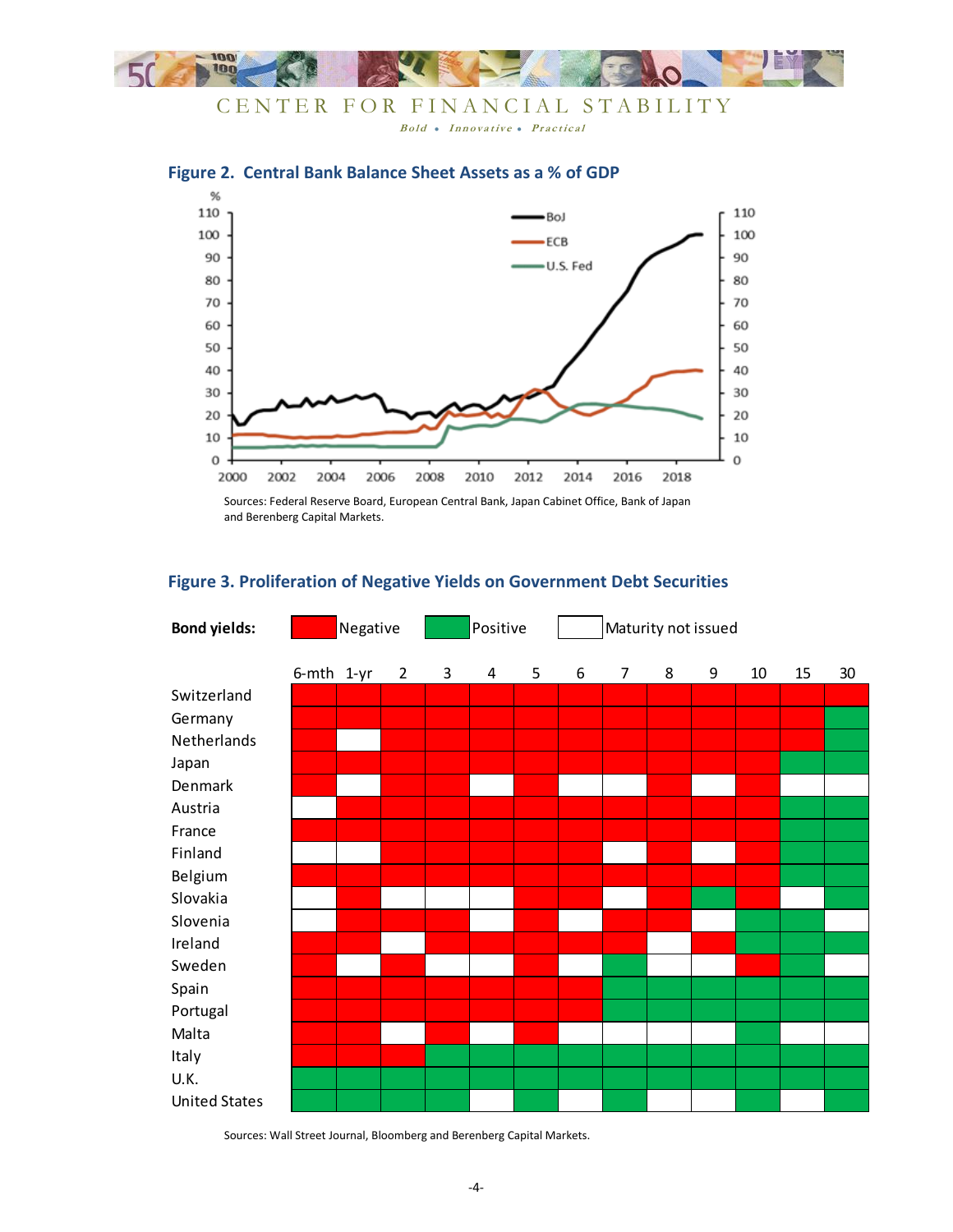

CENTER FOR FINANCIAL STABILITY Bold • Innovative • Practical

## **The U.S. and the Fed**

Economic performance has softened decidedly from its robust 2018 pace, with real GDP growing around the Fed's 1.9% estimate of potential growth and core inflation at 1.6%. Labor markets and consumer fundamentals are solid, but slower global growth, trade policy tensions and an inventory overhang are weighing on industrial production and business investment. While the Fed forecasts real GDP growth to continue along its potential path, it sees downside risks, and Fed Chairman Powell wants to avoid recession. The Fed is very worried about inflation below its 2% target and the zero lower bound (ZLB) which would limit its flexibility to ease in response to an eventual economic downturn. The Fed perceives the sub-2% inflation provides it the flexibility to ease, particularly as moderate wage gains and stronger productivity suggest that labor markets may have more slack than standard unemployment rate measures suggest (Abraham and Haltiwanger 2019).

The Fed has effectively achieved its dual mandate, highlighted by the lowest unemployment rate in fifty years and inflation close to its longer-run target. However, even though it is clear that the low inflation, which is measured in quality-adjusted terms to reflect estimates of technological advances and product innovations, is actually favorable for economic performance (core PCE inflation has averaged 1.7% since 1995), the Fed's goal is to raise inflation to 2%. There is no scientific-basis for the 2% inflation target or anything magical about it, and the Fed settled on it in a rather arbitrary fashion in January 2012, following other global central bankers. The Fed's primary current concern is that lower inflationary expectations will bring down interest rates and reduce the buffer from the ZLB, which would constrain its flexibility to respond to an eventual recession (Federal Reserve 2019).

The Fed has signaled that it will cut rates as an "insurance policy". With actual economic data consistent with the Fed's June forecast of 2% growth in real GDP, the Fed seems to have temporarily abandoned its long-standing reliance on data-dependence. Moreover, a rate cut would involve excessive fine-tuning, and it may impinge on the effectiveness of future policy responses to recession or financial crisis. The Fed relies heavily on the "expectations channel" to boost economic activity and inflation (Brayton, Laubach and Reifschneider, 2014). Clearly, the Fed's monetary policy and forward guidance can stimulate financial markets, but its influence on business expectations and behavior has not performed according to the Fed's FRB-US model (Levy, 2018). At this time, it is highly unlikely that a modest insurance ease will lift business expectations or influence wage or price setting behavior, and will only reduce the buffer from the ZLB.

Like the ECB's and BoJ's experience, QE bloated base money (MB, reserves plus currency) but that was not put to work in the economy (Borio, Disyatat and Zabai) 2016). Instead, it has piled up as excess reserves in the banking system, resulting in a sharp decline in the money multiplier (M2/MB) while money velocity (GDP/M2) has also declined as interest rates have fallen.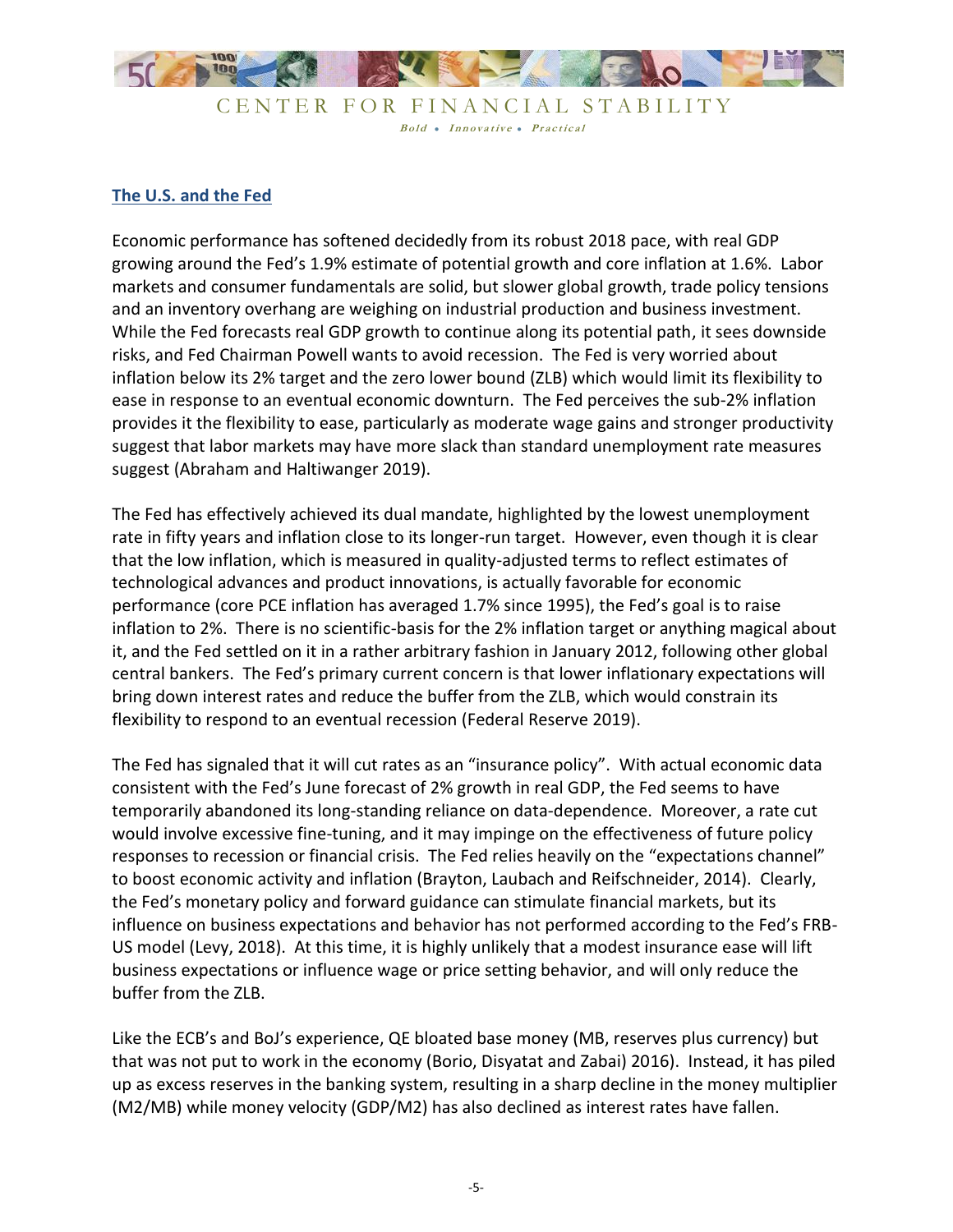

Bold • Innovative • Practical

Currently, with bond yields and the costs of capital already close to historical lows and the yield curve mildly inverted, actually stimulating nominal GDP growth seems unlikely.

Rather than cut rates, the Fed should reassess its financial and regulatory policies with an aim toward maximizing the probability that countercyclical monetary policy will work when the cycle turns negative. This includes a realistic assessment of the operations of the monetary policy transmission channels, the appropriate size of the Fed's balance sheet, IOER and regulations that pertain to bank capital requirements.

### **The BoJ and Japan**

Japan and the BoJ's unprecedented monetary easing provide important lessons for other nations and their central bankers (Bernanke 2017). The BoJ, which has engaged in various forms of zero interest rates and QE since the late 1990s, has been imposing a policy rate of minus 0.10% since 2016 and its aggressive asset purchases under QQE have lifted the BoJ's holdings of outstanding government debt (which itself has risen to 200%) to over 40% and it also holds a reported 75% of all outstanding ETFs on the Nikkei.

Japan's economy is fundamentally sound, benefiting from pro-growth initiatives of the Abe Administration, but since mid-2018 its growth has faltered, due to falling exports to China and Asia. Inflation remains mired around 0.7% and wages have declined in recent months. The overwhelming majority of the BoJ's asset purchases only adds to excess reserves and is not being put to work in the economy. Clearly, the BoJ's unprecedented monetary ease has lost its effectiveness. The resulting negative JGB yields have not lifted business expectations or wage or price setting behavior. Nor does it seem to be stimulating the stock market, as P/Es on the Nikkei have declined since mid-2015, despite the BoJ's dominant purchases of ETFs.

The BoJ's policies combined with negative bond yields has harmed banks and the financial intermediation process, and imposed negative returns on savers and generates misallocations of national resources. Its financial repression serves primarily to reduce the government's debt service costs and facilitate sustained deficit spending. Effectively, the BoJ has succumbed to fiscal dominance.

#### **Concluding Remarks**

There are no physical limits to central bank rate cuts or balance sheets, but there are limits to the effectiveness of monetary easing. Leading central banks need to reassess the robustness of the monetary policy transmission mechanisms in their macro models that they rely on so heavily, particularly the presumed influence on business expectations, and seriously consider the costs, potential risks and unintended side effects of extending monetary policy beyond its natural scope.